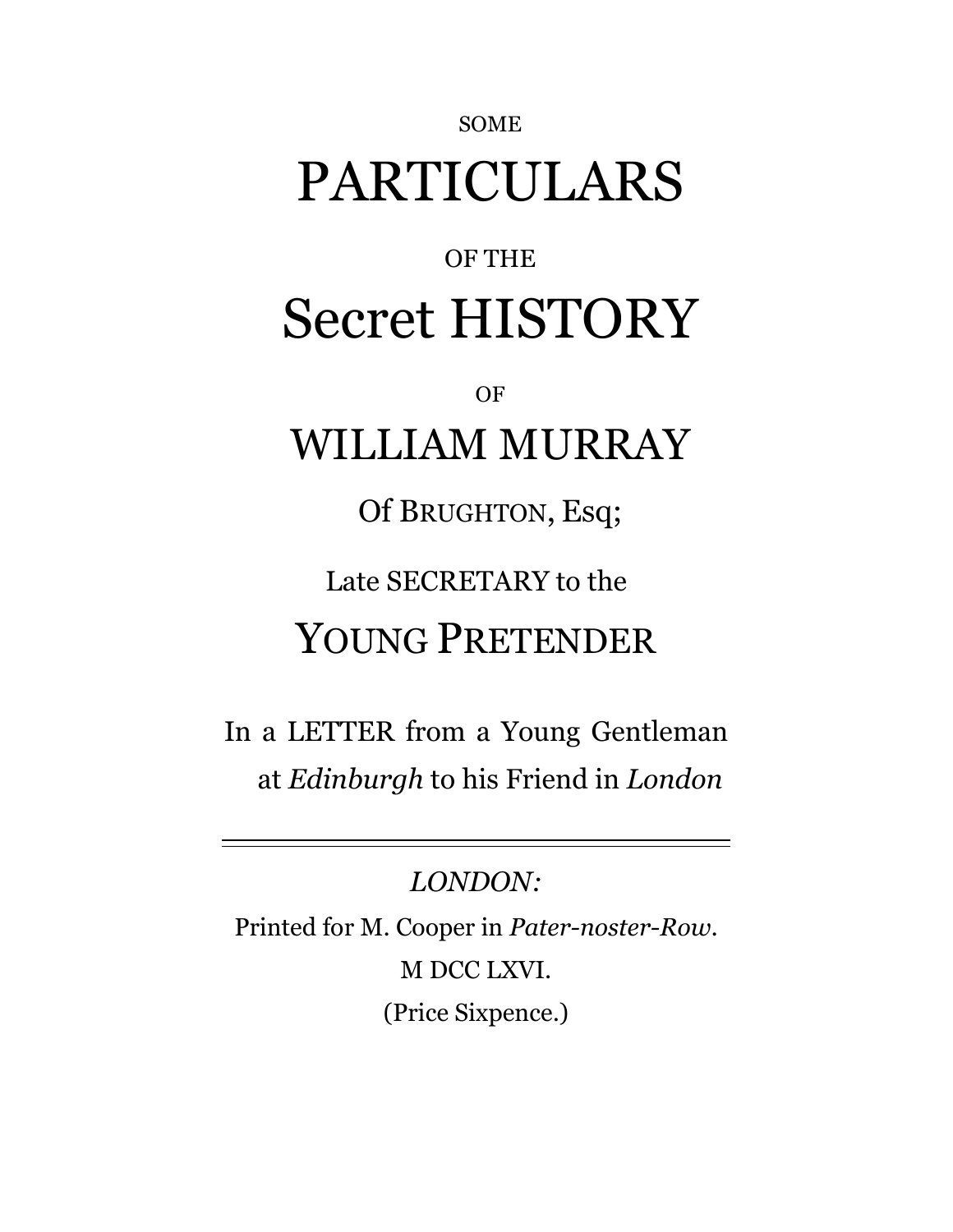

#### SOME PARTICULARS

#### OF THE

#### Secret HISTORY

#### OF

### *William Murray*, &c.

#### SIR,

Had the Favour of your's of the 20th *ult*. to which I would have returned an Answer sooner, only that I waited to pick up some **Particulars relating to Mr. Murray, late** Secretary to the young Pretender, about whom you seem curious to have some Information. You are not to expect, that I can give you all the minute circumstances of that Gentleman's Life: He lived too obscure; and the Sphere he has moved in, till of late, has been so low, that every Thing relating to him cannot be supposed to have come to the Knowledge of the Publick; and a great Part of what might be known is so trivial, that I suppose you would not thank me for being very particular in my Detail: All I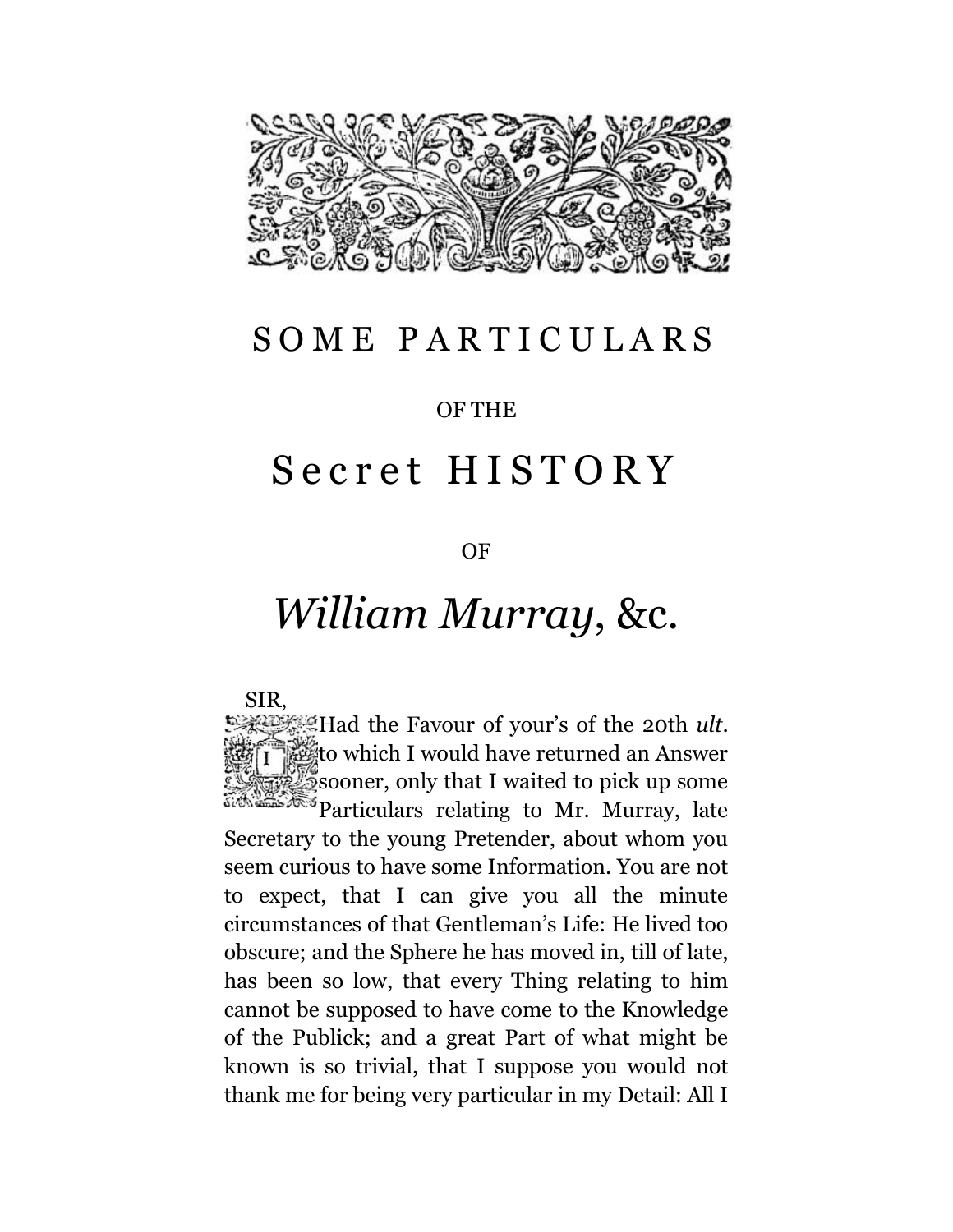intend is, to communicate to you such Anecdotes, as I have gathered from my own Knowledge of the Man, and the Information of his particular Acquaintance, as may serve to let you into the Character of that Gentleman, who has lately made so great a Noise In this Country, and whose Discovery I understood takes up Part of the Conversion in your Part of the World.

Mr. *Murray* of *Brughton* is descended of the House of *Athol,* and sprung immediately from the Branch of *Auchtertyre.* His Estate lies in the West of *Scotland,* and his Rent-Roll may amount to between fifteen-hundred and two-thousand Pounds a Year.

He has had a very liberal Education. He went thro' a Course of Philosophy at the University of *Edinburgh*; and afterwards, according to the Custom of this Country, attended the Classes of the Civil and Municipal Law; but his Acquaintance alledge, that from Want of Application rather than Capacity, he made very little Progress in the Knowledge either of Law or Philosophy. His Genius seem'd rather turn'd for Languages than Sciences; and accordingly he acquired a tolerable Notion of *Greek* and *Latin*, and soon became Master of *French* and *Italian*: When I say Master, I do not mean, that he ever pretended to be a Critic in the dead, or modern Languages; he satisfied himself with being able to speak them fluently; but I doubt much if he could pretend to write them accurately.

After he had attended the Law-Classes for two or three Sessions, he made the Tour of *Europe*, under the Tuition of Mr. *A—r S——r,* a Gentleman of great Learning and Capacity, perfectly acquainted with Men, as well as Books; one who had travelled with several young Noblemen, and, by that Means, very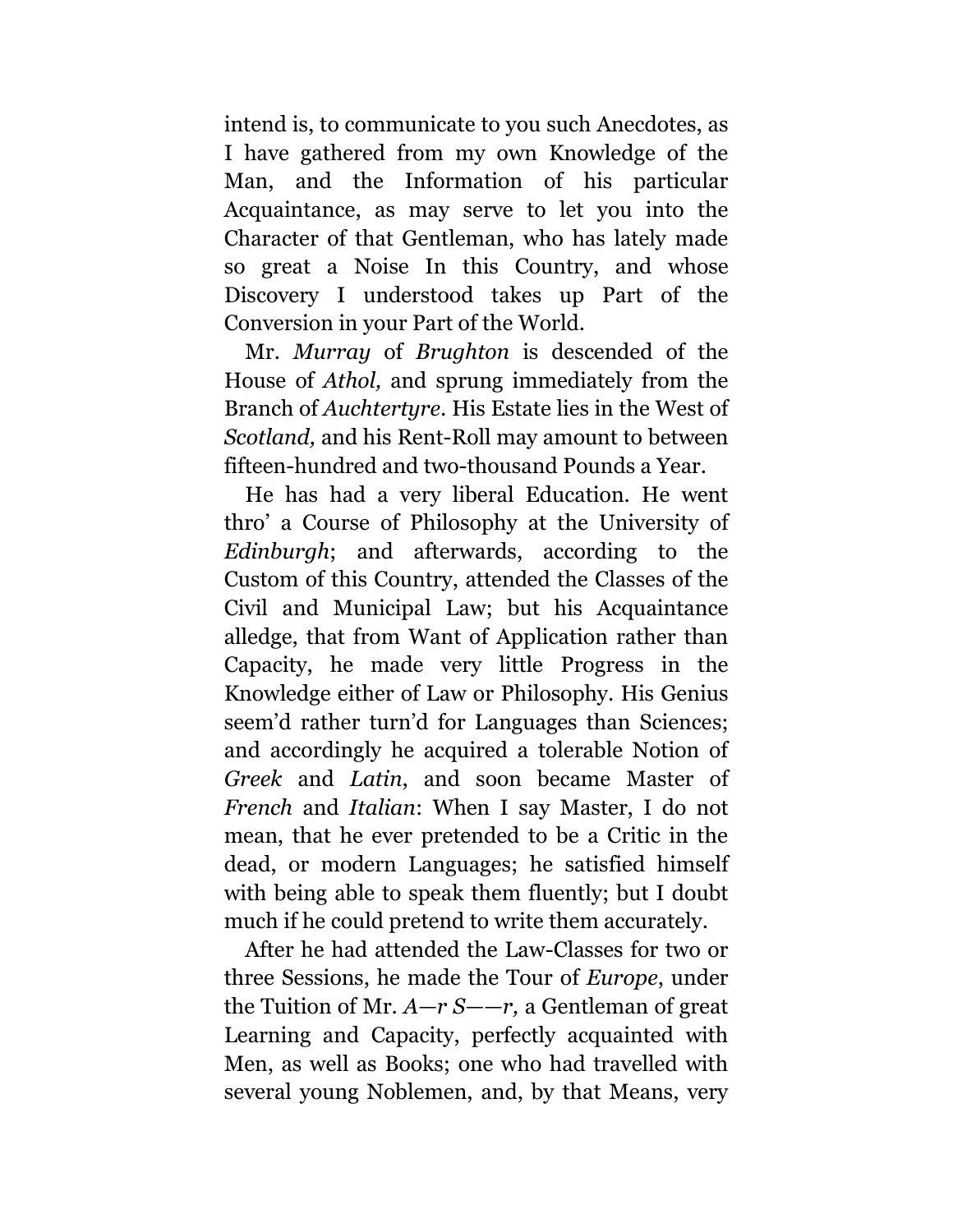well versed in the Manners and Customs of the several Courts of *Europe:* In a Word, a Tutor every way qualified to render Travelling useful, as well as entertaining: But amongst all the Tutor's good Qualities, he had one bad one, which counterballanced all the rest; he was a violent *Jacobite*, and a bigotted high-flown Church of *England* Man.

Mr. *Murray,* hitherto like all young Gentlemen of his Years, had not as yet troubled his Head much about Politics, and less about Religion; he was indeed bred up in the Doctrine of the Church of *England*; that is, he did not go to the Established Church; and whenever he was disposed to attend Divine Service, he went to an Episcopal Meeting, purely because his Parents had used him to it; but I dare swear from no Conviction, or indeed any Sense of the Difference betwixt that and the *Kirk.*

This early Prejudice against the Established Kirk of *Scotland* might have this Effect to instill into his Mind some early Notions of *Jacobitism*; for it's well known, that in *Scotland* to be of the Church of *England*, and a *Jacobite,* are almost Terms synonymous; as not one in ten of the Episcopal Clergy take the Oaths, or pray *nominat,* for his Majesty; they pray indeed for the King, and the Royal Family; but in such equivocal Terms, that it's easy to observe, that they mean some other Family, than that illustrious Family which now fills the Throne. To these Words, *May he overcome all his Enemies*, they add the Particle, YET: *May he* yet *overcome all his Enemies;* placing upon on the Particle *yet* a strong Emphasis so that none of their Audience can be at a Loss whom they mean. As young Minds are easily capable of Impressions, it is natural to suppose, that a Youth who has been used,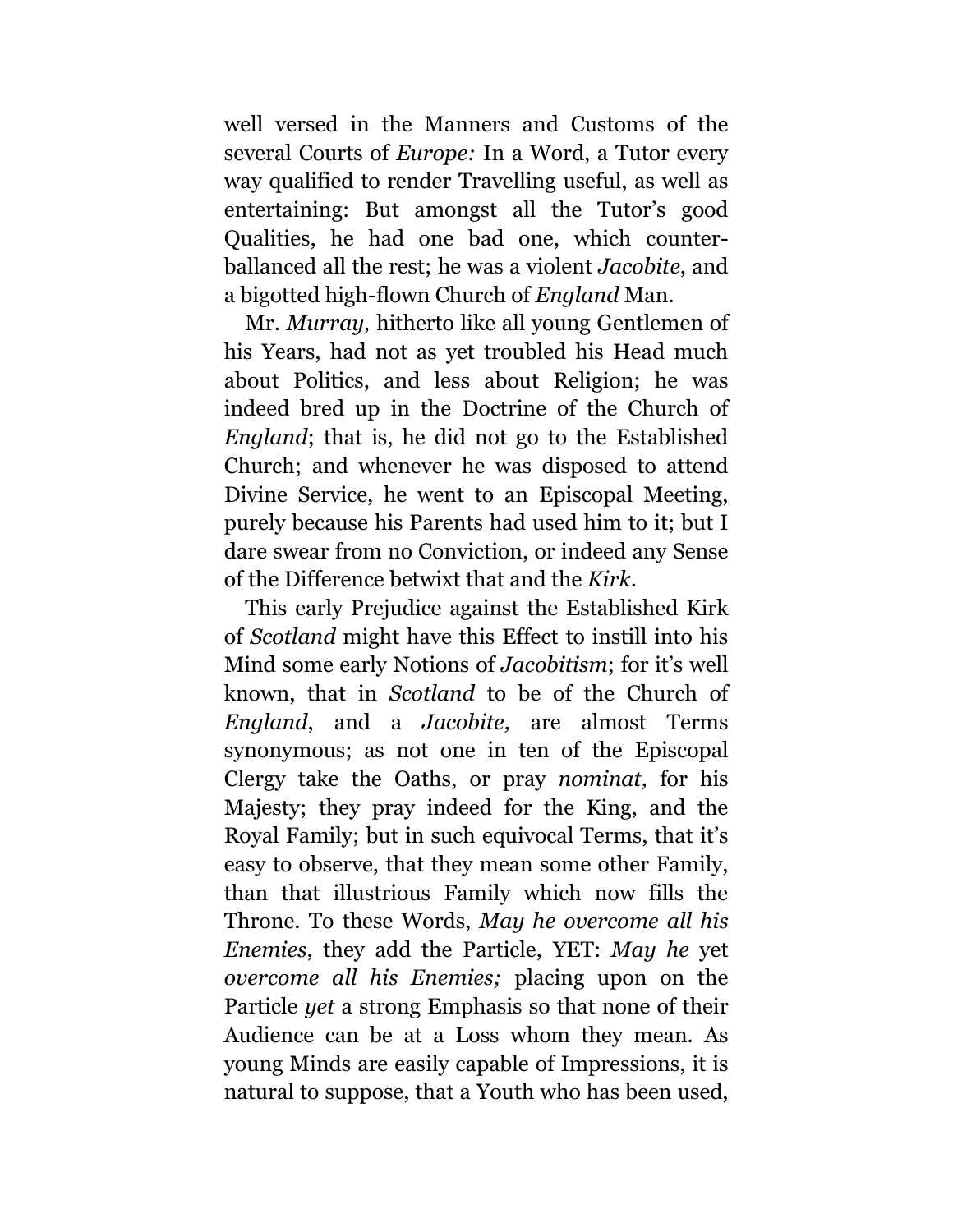during his Infancy, to attend these Meetings, must naturally imbibe an Aversion to the Established Government, as well as to the Established Church; and that this Aversion grows up insensibly, and gathers Strength before we are aware of its Consequences; and in the end becomes too strong for our Reason to get the better of it.

Thus we may say, that Mr. *Murray* was bred a *Jacobite*; at least, that whatever political Notions he had when he begun to travel, seemed to be determined that Way: He had not indeed formed any System, nor asked himself what Quarrel he had with the established Government; he only disliked it, because the Parson he had heard oftenest, did not pray for it; and perhaps in his Conversion had made it the Object of his Raillery, while he made the Pretender the Object of his Wishes.

But so soon as Mr. *Murray* came under, the Direction of his travelling Tutor, he learned new Maxims; and was taught by him to hate both the. Established Church, and our happy Constitution from Principle: What before was the Effect of Chance, and the Prejudice of Education, receives new Strength from plausible Doctrines, seemingly founded on the Nature and Justice of Things. However fallacious the Reasoning might be, yet the Prepossession which filled his Mind originally, and the Opinion which the Pupil had of the Tutor's Wisdom, made Sophistry pass for sound Reasoning; and the grossest Absurdities, and most manifest Contradictions are adopted as infallible Axioms; and Mr. *Murray*, in a little Time, became bigotted to the Hierarchy, an Enemy to Parity and *Presbytery*, and a thorough-paced *Jacobite*.

The Tutor's. Conversation, had great Influence to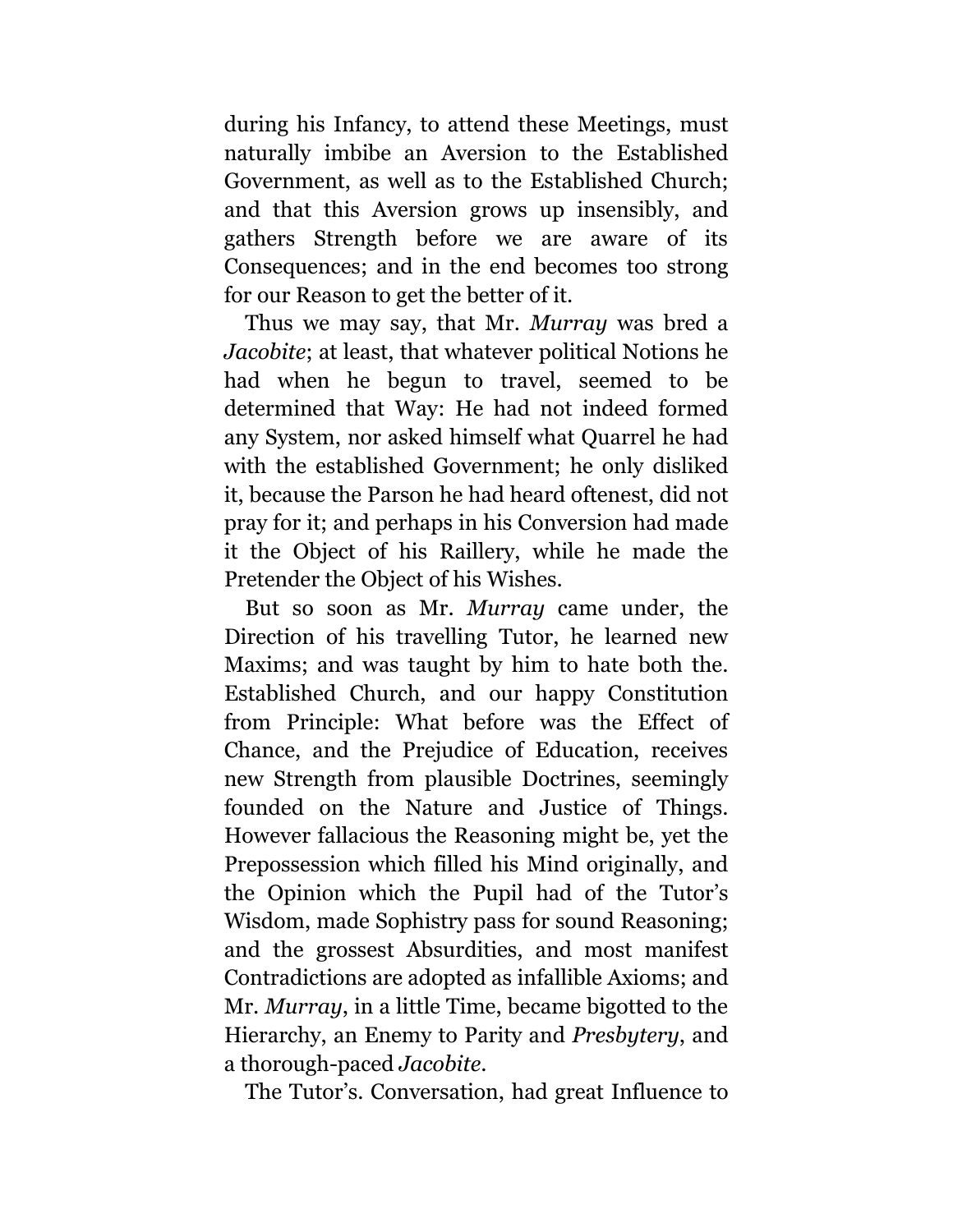keep him steady to these Principles; but the Conversation of some of these unhappy Gentlemen, who were Fugitives from their native Country on Account of the Rebellion in the Year 1715, still confirmed him the more; for the Tutor took Care, that wherever any of these unhappy Gentlemen were to be met with, that they were the constant Companions of his Pupil; and Railings against the present Government no doubt took up great Part of their Conversation.

When at *Rome,* he in private was introduced to the Chevalier *de St. George;* but he was too young as yet to form any Scheme, or to be trusted with any of the Secrets of the Party: Yet he gave the Pretender full Assurance of his Attachment to his Person and Interest; And tho' nothing passed at the private Interview, but what is common in Visits of Ceremony, yet it so turned Mr. *Murray's* Head upon Politics, the he fancy'd himself from that Day, a Statesman of great Importance; and from this Period, we may believe he laid the Plan of his own Ruin, and that of many others who followed his Advice in this last mad and unnatural Rebellion.

After visiting the several Places which employ the Curiosity of young Travellers, he returned; being absent about three Years, very little improv'd, except in his Antipathy to the Establish'd Government in Church and State, and a strong Conceit of his own Ability, for Matters of the highest Consequence, especially in Politics of which he fancy'd he had a sufficient Fund of Knowledge to govern Kingdoms.

He was in Pain till he had communicated to all his Acquaintance (whom he thought could be trusted with such a Secret) that he had had the Honour of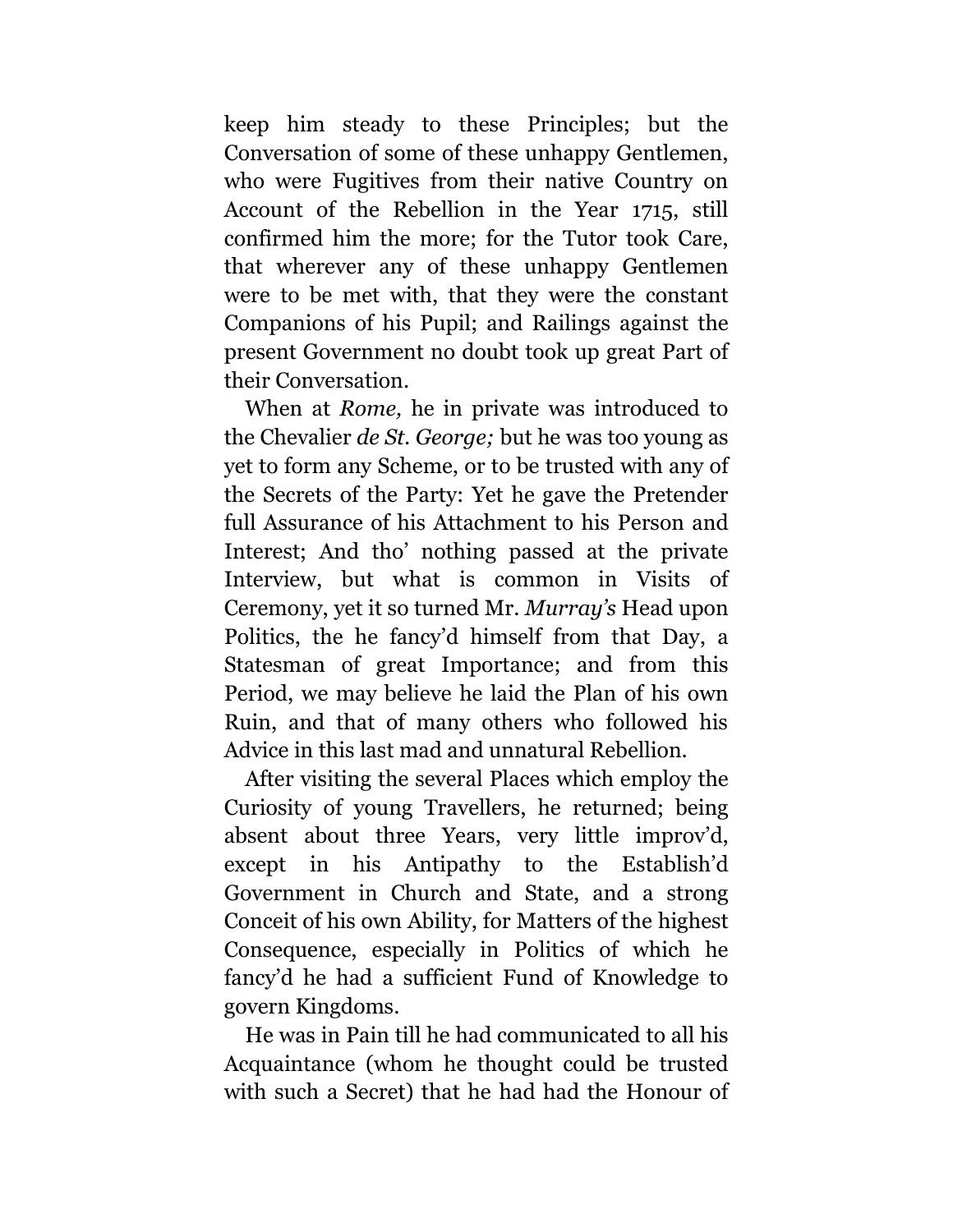kissing the Pretender's Hand, and had been admitted to a private Audience; and made them believe that the Conversation turned upon the State of his Affairs in *Scotland*, and that his Majesty, as he termed him, had communicated to him his Intention of making suddenly a Push to recover Possession of his Dominions, and made him great Promises of Preferment, upon his Restoration.

This gained young Mr. *Murray the* Confidence and Esteem of all the old Women in the Neighbourhood, who crowded to see the Man who saw the King: He appeared to them as the Pretender's Plenipotentiary in those Parts, and they thought themselves happy in the good Graces of a Man in such eminent Favour; the Women converted their credulous Husbands, and persuaded them to make their Court to Mr., *Murray,* as the only Man who would be able to make their Fortunes in a short Time: An Incident happen'd to raise Mr. *Murray*'s Reputation amongst these People, and convinced them that he was really very much in Favour with the Chevalier; the titular Bishop of *Gallaway* happened at this Time to die, and Mr. *Murray* took upon him to write to one of the Pretender's Domesticks, with whom he had scraped an Acquaintance at *Rome,* recommending one *Moxwell,* a Non-juring Clergyman, who officiated as his Chaplain, to this Dignity; Mr. *Murray's*  Correspondent was so happy as to succeed; and the Chaplain was nominated to this vacant See: So considerable a Promotion, by Mr. *Murray's* Influence, made the poor People, who were let into the Secret, believe that there was nothing impossible for his Worship; and he himself fancied that he should soon be a very considerable Man, and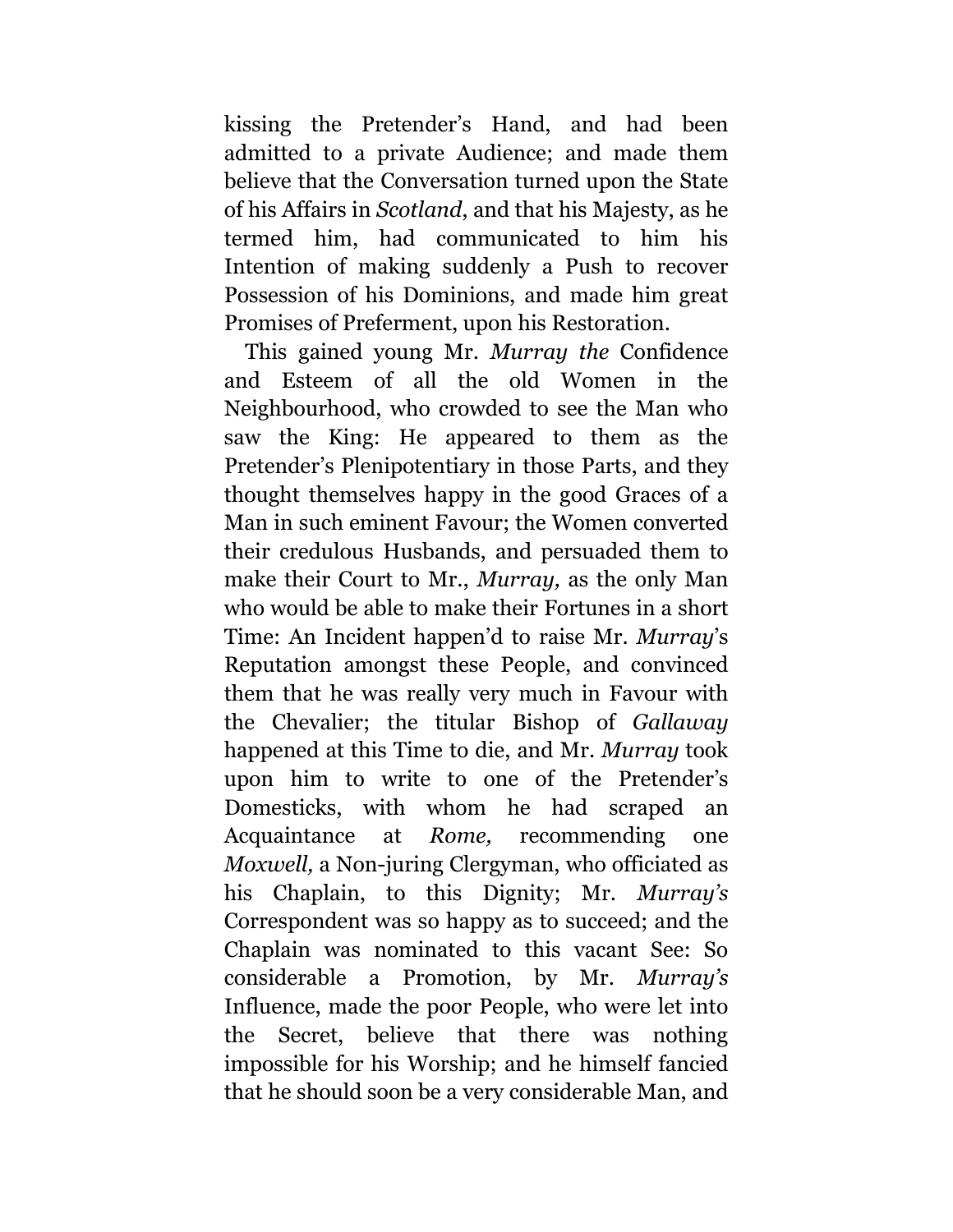therefore applied himself to make all the Proselytes he could to his Master's Interest.

He formed a Kind of Cabal, or Club which met at his House once a Fortnight; where they spent their Time laying Schemes for the Restoration; reviling the Government, and drinking the Pretender's Health: The Club consisted of some Country Farmers, two or three small Fewers, or Vassals of his Estate, his Worship's Barber, his Chaplain, and the School-master of the Parish, with about a Dozen of old Women; His Worship was President of this learned Assembly; and opened their Sessions constantly with a learned Speech, full of Invectives against the present Government, and pointing out the Happiness they should all enjoy, in case the Pretender should be established upon the Throne. The Chaplain and the School-master generally answered his Worship's Harangue with one of the same Kind; differing only in the Compliments they were pleased to pay their President, upon his great Abilities in State-Affairs, and the great Eloquence he shewed himself Master of in his Speeches from the Chair: This Ceremonial Part of their Business discussed, they generally proceeded to enumerate the National Grievances, and then to enumerate all the Friends they might expect to join them in the .great Work of a Restoration: They had formed to themselves a List of the Names of all the Great Men in the Kingdom, and found some Argument or other; to flatter themselves, that every one of them would join in the *good old Cause.*

They went on: at this Rate for two or three Years, but without any considerable Addition to their Numbers; which, however, did not discourage them; for, this wise Assembly look'd upon themselves as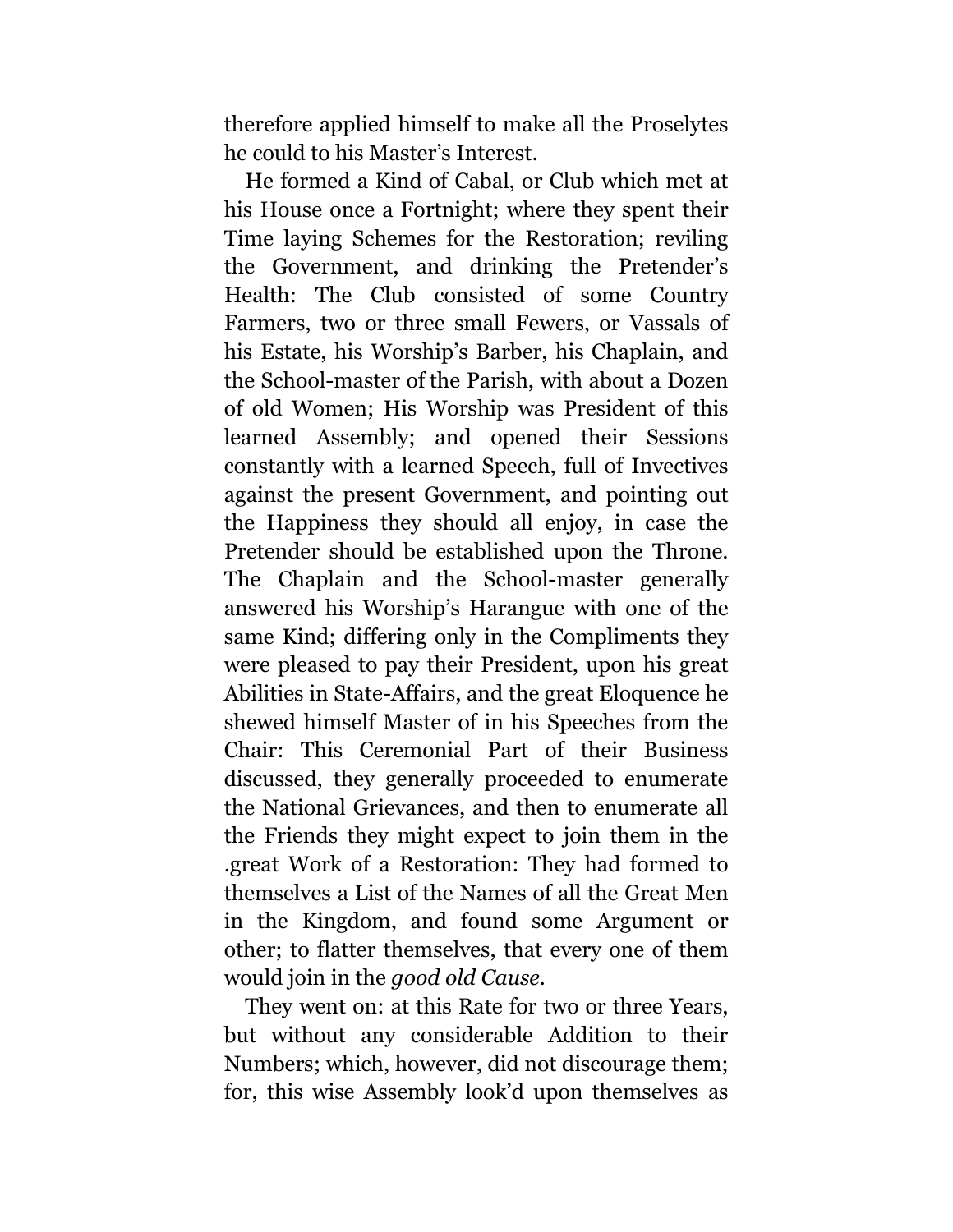the Representatives of the whole. Kingdom; and I believe very little would have persuaded them to take upon them the Name of a Parliament: But, about the latter End of the third Year of their Sessions, an Accident happen'd, which disturb'd this wise Senate, and disconcerted some very great .Projects they had formed: Mr., *Murray* happened to be at *Edinburgh,* and in his Absence the Club met according to their usual Adjournment, and the Chaplain filled the Chair; the Barber, that Night, introduced a Stranger to the Club, a Fellow who carried on a Smuggling-Trade between the *Isle of Man* and the West-Coast of *Scotland;* the Smuggler was a hasty, honest, drunken Companion, lov'd his Bottle and his Friend, but had not Brains turned for a Politician; and in Reality was no Enemy to the Establishment: Yet, to promote his Trade of Smuggling, could rail at the Ministry, and sometimes talk Treason, if he thought it agreeable to his Company: This had prevailed on the Barber to think him a fit Member of this secret Assembly. This new Guest admitted, the Company fell to their usual Custom of railing at the Government, and talk'd Treason by Wholesale: when they had drank plentifully, they curs'd his Majesty, and drank a Health to the Pretender, with all his Titles, upon the bare Knee; the Smuggler made some Scruple to go thro' this Part of the Ceremony: But, at last, partly by Persuasion, and partly by Threats from the Chair, he comply'd, but was no sooner dismiss'd; but the Fellow rode that Night to a neighbouring Justice of the Peace, and gave Information of the Proceedings of this Assembly: the Justice, who ow'd Mr. *Murray* a Spite, granted Warrants against Numbers of them, and the Chaplain, titular Bishop of *Gallway*, was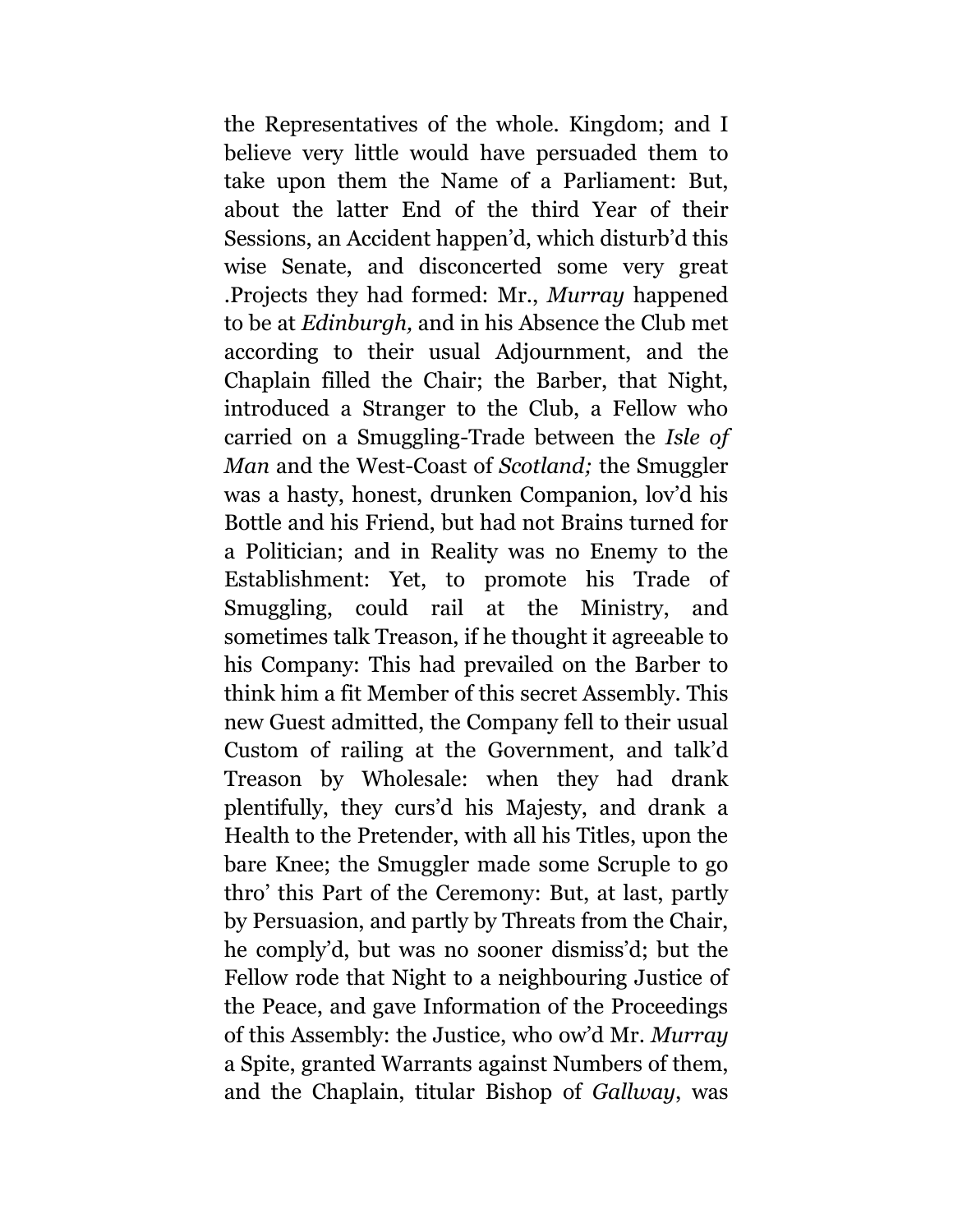taken into Custody: Mr. *Murray* was soon informed of the Fate of his Friends, and was struck with a Pannick, lest some of them, to save their own Bacon, would impeach him: His Fear was not groundless and this good Church-man made no Scruple to discover the whole Intent of the Assembly, and the Part Mr. *Murray* acted; and did not forget that he had procured for him the Pretender's Nomination to the Bishoprick of *Gallway*: All this amounted to no less than High-Treason: However, some of Mr. *Murray*'s Friends, who knew his Weakness, and did not desire the Ruin of his Family, found Means to stifle the Information, upon Condition that the Club should be discarded, and the titular Prelate should voluntarily absent himself from the Country, and Mr. *Murray*'s Company.

This was the Issue of this political Assembly; and one would have imagined that the narrow Escape he had made would have taught Mr. *Murray* more Wisdom for the future: But he had got such an Itch to be dabbling in Politicks, that he had no Relish of Life but when he was plotting; tho' hitherto his Brain had not been very prolifick, yet he hoped Time and Opportunity would furnish him with Materials, to atchieve something very great in Favour of the Pretender.

The Ill-Blood which the Excise-Scheme bred in the Nation had not yet subsided, when the unhappy Affair of Capt. *Porteous* gave fresh Discontent, Mr. *Murray* believed that to be a proper Time to attempt something in Favour of the Pretender; for this Purpose he was not idle in blowing the Coals of Sedition, and fomenting the Flams which that unhappy Affair had railed in the Minds of many, otherwise very well affected to the Establishment;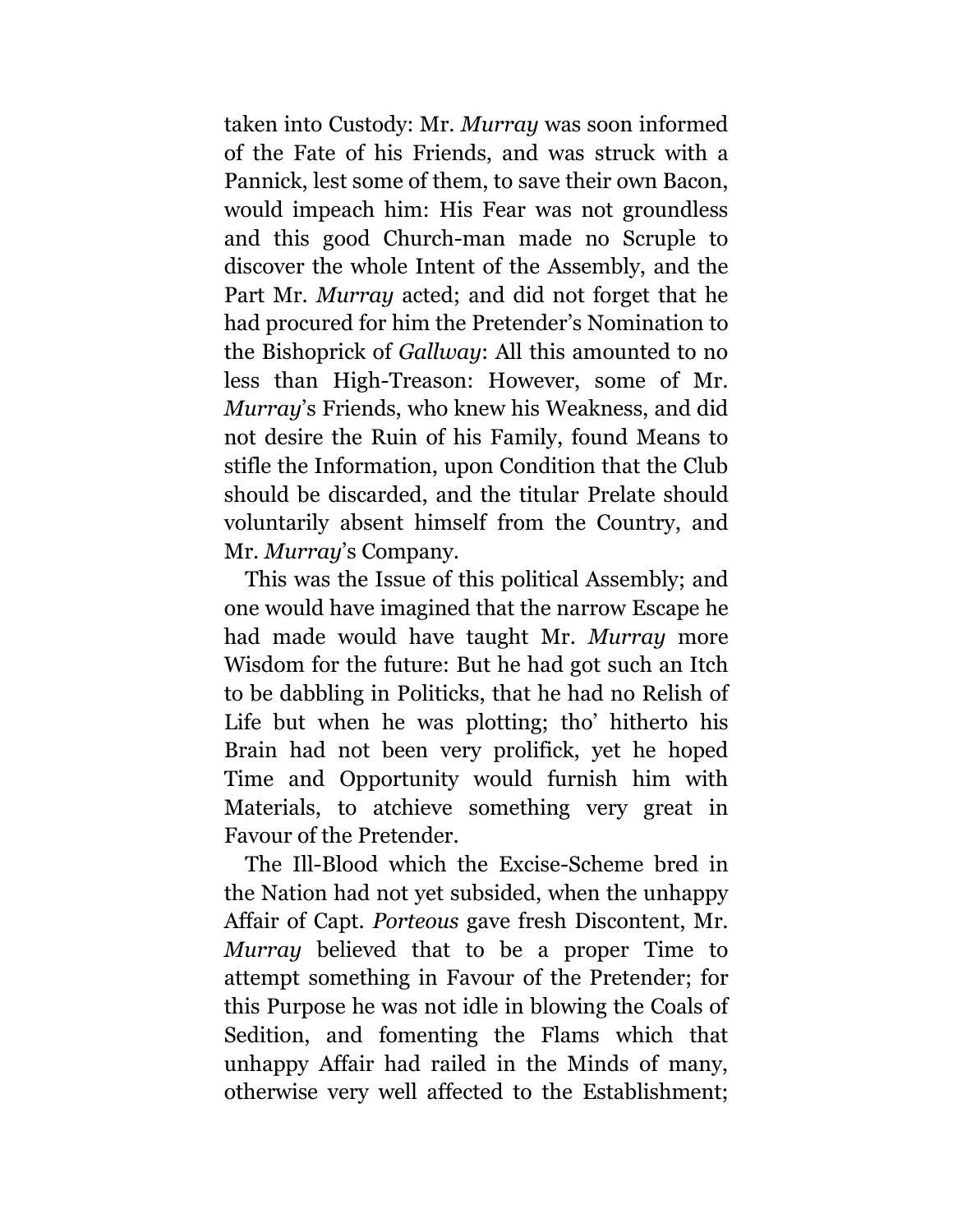but the Imprudence Mr. *Murray* had shewn in the Affair of the Club at his own House, made those who were really *Jacobites,* cautious in trusting him with their Sentiments, so that he could only work himself into the Confidence of a few Persons of the same Stamp, with those of the discarded Assembly; only he happen'd by Chance to get acquainted at *Edinburgh* with the Laird of *McLaughlan,* and *Stewart,* then younger of *Appin;* the former a Man of Courage, and in his Capacity a well-meaning Country Gentleman; and the latter but few Degrees removed from a Natural; however both *Jacobites,* and considerable for their Families, and as Chiefs of Clans: Mr. *Murray* knew their Character, which neither of them attempted to conceal; and therefore soon wrought himself into their Confidence: Mr. *Murray* boasted of the Friends he could raise in the West; and the Highland Chiefs of the Strength, of their Clans, and those who were of the same Opinion with them; Mr. *Murray* made an Estimate of the Forces that could be raised in the Highlands for the Service of the Cause from these Gentlemen's. Information; and they three resolved, that Mr. *Murray* should go to the Pretender, to give him an Account of the Situation of his Friends in the Highlands, and the Readiness they were in to make an Attempt in his Favour: They took upon them to write an Address in the Name of all the Highland Clans, and to recommend *Murray* as their Agent, or Plenipotentiary.

Thus, he had formerly assumed the Character of a Plenipotentiary from the Pretender, because he had been permitted to kiss his Hand; and now he assumes the Character of a Deputy from the Highland Clans, tho' its possible he never spoke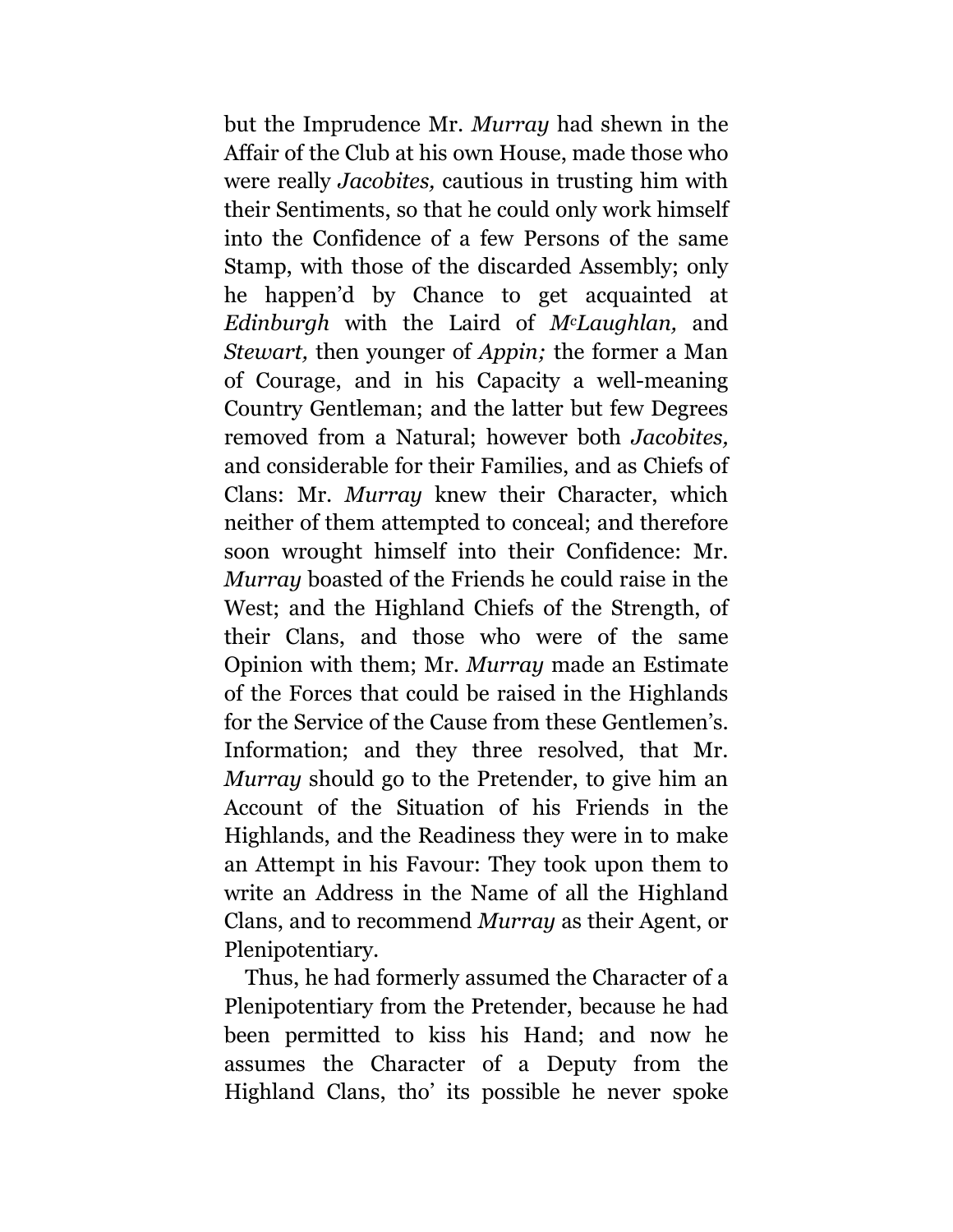with one of them, except the two just mentioned, who are two of the most inconsiderable of their Number: but he was resolved to be a Statesman at any Rate, however qualified for the Vocation.

Besides the publick Letters of Credence, he had private Letters from the Laird *McLaughlan, to* one *C*—*n C—e,* Brother to Sir *D——r C–e* of *L—l,* a *Romish* Priest then at *Rome,* which happened to be of more Service to him, than any other Recommendation he carried with him.—He made some Stay at *Paris* in his Way to *Rome*; and attempted to be introduced to the *Cardinal,* in order to communicate to him the Design of his Journey; but that Minister had got Information of our Politician's Character, and could not be persuaded to honour him with an Interview; however he got some Letters from the Marquis of *Tullibardin,* old *Lochiel*, and some other Gentlemen of that Party then at *Paris,* to their Acquaintance at the Pretender's Court: Upon his Arrival there, he first applied to Mr. *Kelly*, to whom he had some Letters. This Gentleman, upon a slight Conversation, soon found the Depth and Shallows of our Politician, and gave him but a very cool Reception; and declined introducing him to the Pretender, but offer'd to deliver his Dispatches: Mr. *Murray* did not like this Method of Proceeding, and refused to trust *Kelly* with his Letters. He then applied to Mr., *C*—*e,* the Priest, who introduced him to my Lady *Inverness*; that is to Colonel *Hay*'s Lady, who is reputed to be the Pretender's Mistress, and assumes there, the Title of Lady *Inverness;* that Lady was prevailed on to procure him a private Audience of she *Chevalier;* to whom he deliver'd his Dispatches. The Pretender, who had been prepossessed against him by *Kelly,*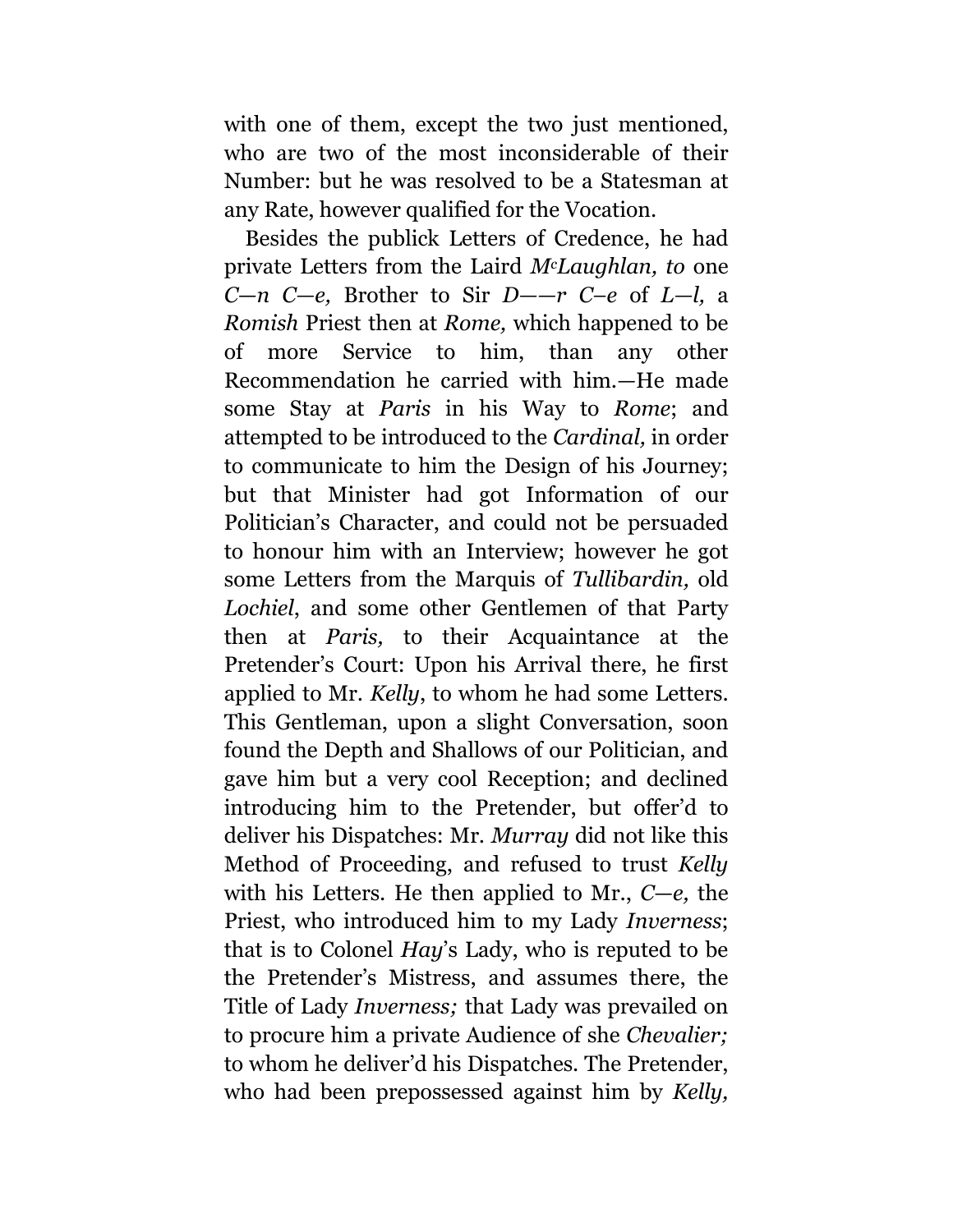did not receive him with all the Marks of Esteem, which the seeming Importance of his Commission required: He only thank'd him for the Pains he had taken, and told him he would shortly consider of the Contends of his Dispatches.

He remained at *Rome* for some Months before he could have another Audience; and at last was referred to Mr. *Kelly,* who made light of every Thing Mr. *Murray* proposed; He wanted to prevail on the. Chevalier, to order a Sum of Money to be distributed amongst the Clans, both to engage them more firmly in his Interest, and to buy up Arms, in order for an Insurrection, which he represented the Spirit of the Nation in general to be ripe for. But the Politicians at *Rome* could not be persuaded to be of his Opinion; they concluded nothing could be done without foreign Force; and the Situation of the Affairs of *Europe* was then such, that they could not expect any Thing of that Kind; all that he could, procure was a Letter from the Chevalier addressed to the Highland Clans, thanking, them for their proffer'd Service, and assuring them that he should always have a grateful Sense of their Loyalty, and zealous Attachment to his Person, and that he hoped in a short Time to have an opportunity of returning them his Acknowledgments, in a more agreeable Manner.

Mr. *Murray*, returned .with this to *Scotland;* and communicated this Letter, to his two corresponding Chieftains, desiring them to communicate the same to the rest of their Friends*.* But this gave but little Satisfaction to the Party; as Mr. *Murray,* had made them believe that this hopeful Negociation would have ended in something more agreeable, either to their wishers or Interest—That is, that they might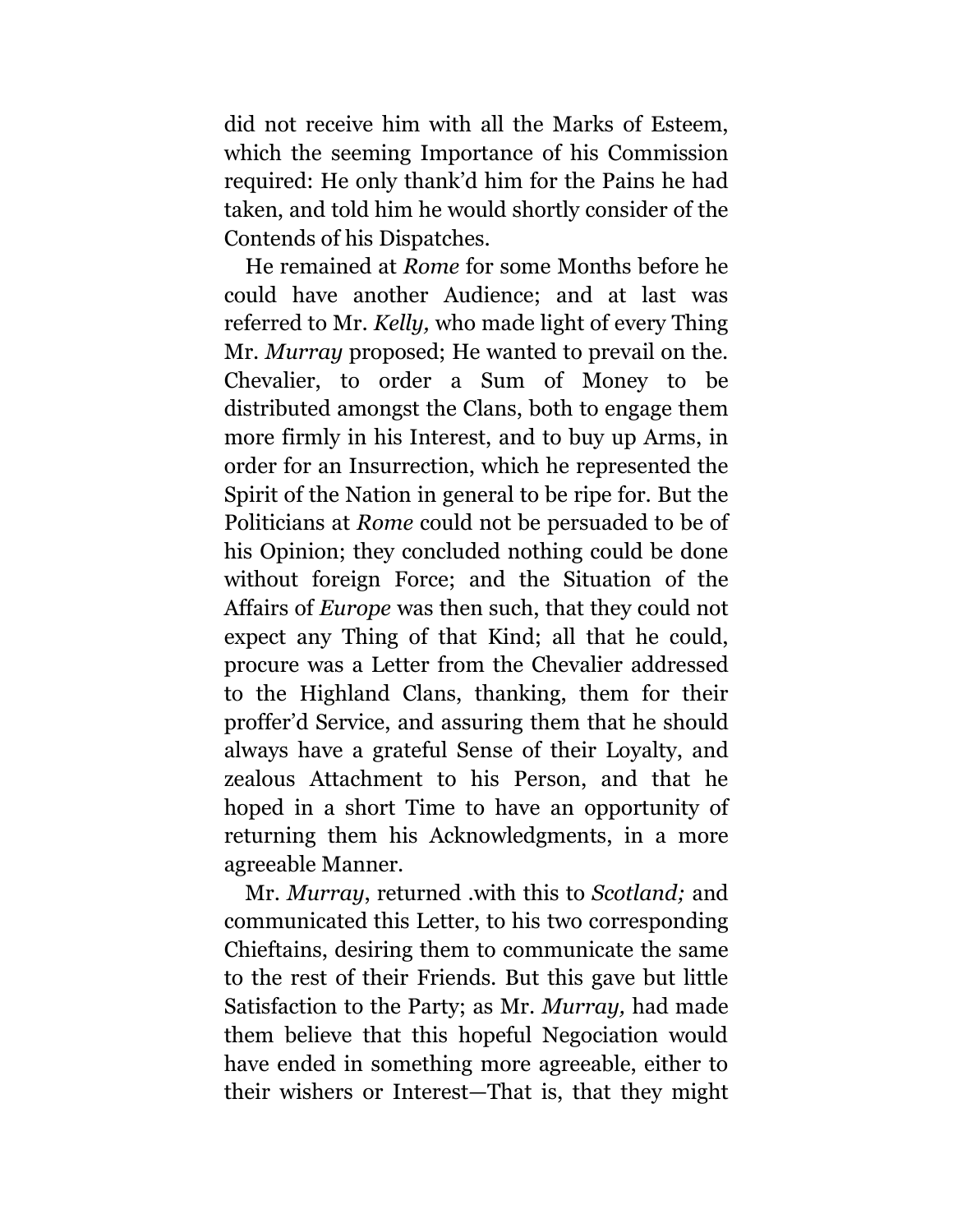either have got to answer their Necessity, or have been encouraged to raise a national Commotion, out of which they expected to fish something for their Advantage; but their time was not yet come; and happy had it been, if every Negociator had been as unsuccessful as Mr. *Murray.*

However, Mr. *Murray,* looked upon himself now as the Head of the Jacobite Faction; though not one Man of any Note, of that Party, would even converse with him, much less trust him with their secret Intentions: A kind of Schism happened about this time, in the Church of *Scotland,* occasioned by the Aversion some hot-headed Clergy had to Patronages; the Affair might have ended in some popular Disturbance, if the Ministry had not treated the Schismatical Clergy with Contempt*;* Mr.; *Murray,* and his little low Agents spirited up the Division, in hopes to have set the People by the Ears; and magnified his Endeavours that way to his Friends at home; But in a little time the Affair dwindled to nothing, and Mr. *Murray,* lost his Aim, as well as his Reputation for Intelligence, since nothing happened, as he had conjectured.

When the Invasion in 1743, was talk'd of, Mr. *Murray* began to muster all his forces; and wrote circular Letters to his correspondents in the *Highlands*, but they took little Notice of his Letters; however he began from this time, to enlarge his correspondence amongst the Disaffected, as he judged the War with *France* might produce something in Favour of his Scheme; some of the lesser Chiefs were prevailed on, by the travelling Romish Missionaries, with whom *Murray*  corresponded, to be less reserved in their Answers to his Letters; and by this Means, before the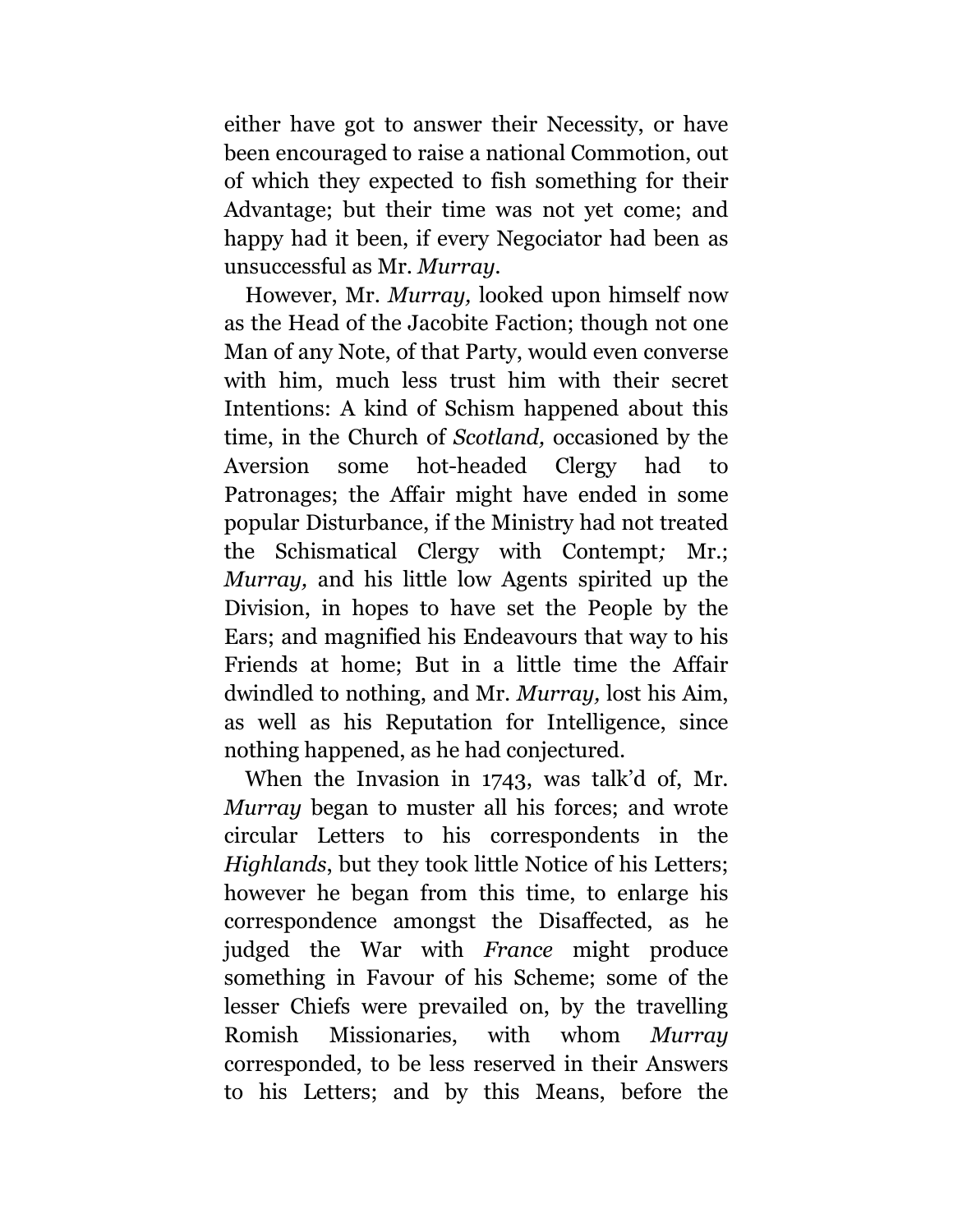Breaking out of the last Rebellion, he had got some Letters from a Considerable Number of *Highland* Lairds; whom he supposed capable of raising much greater Numbers of Men, than they really were; he was so sanguine in his hopes; so credulous and so ignorant of the Nature of the Country, that in a List transmitted to the *Chevalier* of those who had engaged to him, to join his Standard upon its first Appearance, he computes, that they would raise sixty thousand Men; tho' its manifest that if every Person in that List had raised every Man, from sixteen, to sixty, upon their Estates, and actually joined the Pretender, they could not bring into the Field, two thousand Men.

However as Men are apt to give easy Credit to those things they wish to be true, however improbable, Mr. *Murray* gained Credit; and in Spite of *Kelly's* Opposition, when the Chevalier landed, he was made Secretary of State, for *Scotch* Affairs; But the Affairs of *England* remained in *Kelly's* Managment, who both hated and despised Mr. *Murray*.

The Chevalier had not been many Weeks in *Scotland*, when the Emptiness of Mr. *Murray's* Promises appeared; for either those Gentlemen he had depended on, in his great List,-joined the King's' Forces, remained Newter, or if they joined, it was with such a Force, as bore no Proportion to the Strength *Murray* had promised in their Name.

These Disappointments exposed Mr. *Murray,* to the Resentment of Mr. *Kelly*, who never feared doing him ill Offices with the Chevalier, while he remained with the Army; but when that Gentleman returned to *France*, to hasten the *French* Succours, Mr. *Murray* enjoyed his Place with greater Peace,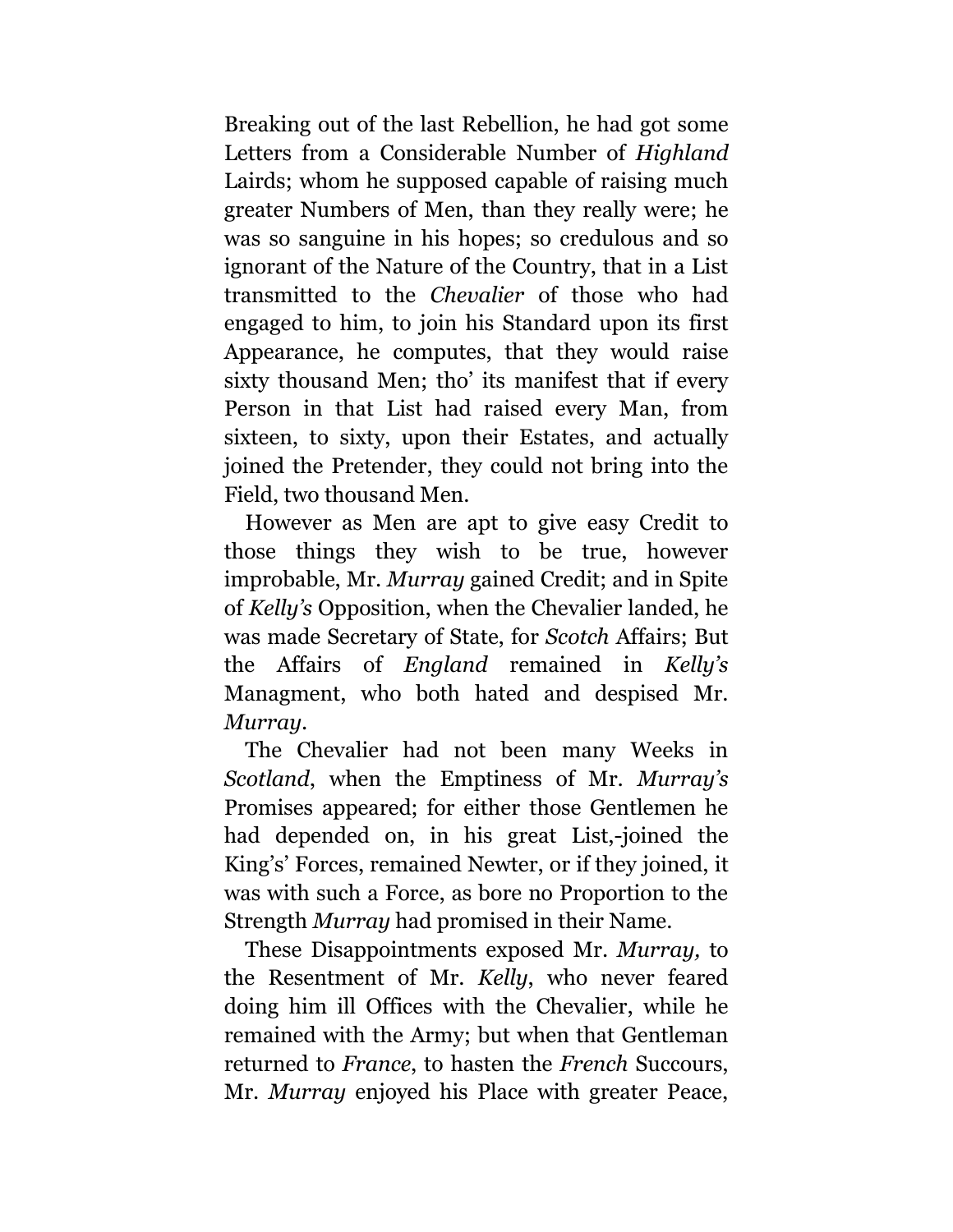and was allowed to transact the Business of Secretary of the whole Island. But yet he wanted not Enemies who could have wished him removed from the young Pretender: He united himself with *Sullivan*, and O-*neil,* who ingrossed the Young Pretender's Favour; and this gain'd him Enemies amongst the *Scotch*; who resented that two *Irishmen*, who brought nothing to the Cause but their Persons, should be preferred to Natives, who risked their Lives and Fortunes; and charged the Secretary with Meanness of Spirit, and Treachery to his Country for allowing himself to be the Tool of these Favourites; however he found these two supported him in his Place; so like a true Statesman he despised the Complaints of his Countrymen: He became haughty and imperious; and in his Station of a Mock-Secretary of State, he behaved with as much Arrogance, as if he had been Prime Minister to the greatest Prince in *Europe*; he is naturally a Coward, and consequently cruel in his Disposition, as you may gather from the Circumstance of his Signing an Order before the Battle of *Culloden*, to give no Quarter to the King's Forces. This Story has been reported since he was taken up, and is believed by many to be true: Some who would willingly take the Odium of such Barbarity off the young Pretender, would insinuate, that the Order was Signed by *Murray* without the Pretender's Knowledge; and that when it came to be known after the Battle, *Murray* was dismissed, which induced him to leave the Highlands, and make towards the South, where he was apprehended. Others clear both *Murray* and the Chevalier of such an Order; and alledge, that it is only a Story raised to blacken the Character of the Rebels, and justify